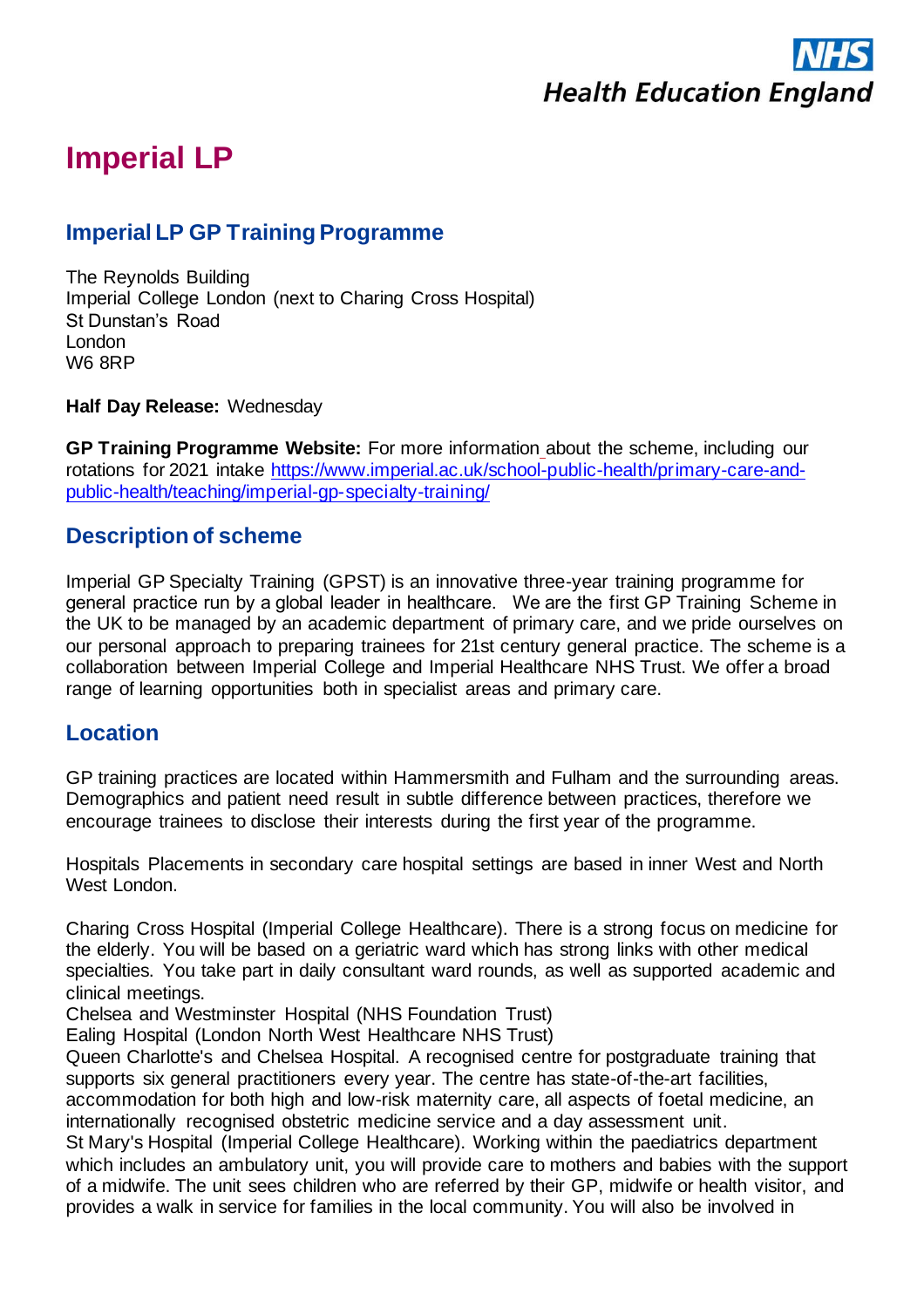# **Document title here**

discussions and initiatives around services development designed to improve integration between hospital and primary care services. West Middlesex University Hospital NHS Trust Hammersmith Hospital (Imperial College Healthcare)

## **Posts**

The Bexley GP Training Scheme is constructed from the following posts, and placements in GP training practices:

- Storke Medicine
- GP ITP
- Geriatrics Medicine
- Paediatrics
- Old age Psychiatry
- Obs & Gynae
- General Practice
- Emergency Medicine
- General Psychiatry Adults
- Public Health

# **Educational Activities**

Supporting the next generation of general practitioners

The north west London general practice (GP) training programme is led by the Academic Health Sciences Centre (AHSC) (a partnership between Imperial College Healthcare and Imperial College London), alongside GPs in Hammersmith and Fulham, and the surrounding area. The programme is the only London-based GP scheme which is centred at an academic department of primary care and public health.

# **Teaching and Training Information**

Our postgraduate GP training programme draws on the Royal College of General Practice curriculum.

#### **Clinical and non-clinical training**

#### *Hands on care*

You'll gain lots of experience while undertaking a series of work placements. You'll spend 12 months working in secondary care and 24 months working in the community and general practice.

#### *Weekly training session*

Every week you'll be expected to attend a half-day training session at the Academic Department of Primary Care and Public Health at Imperial College London.

#### *Meet with your programme directors*

Throughout the academic term you will meet with your programme directors, Dr Samia Hasan, Dr Martin Block and Dr Aisha Newth on a weekly basis.